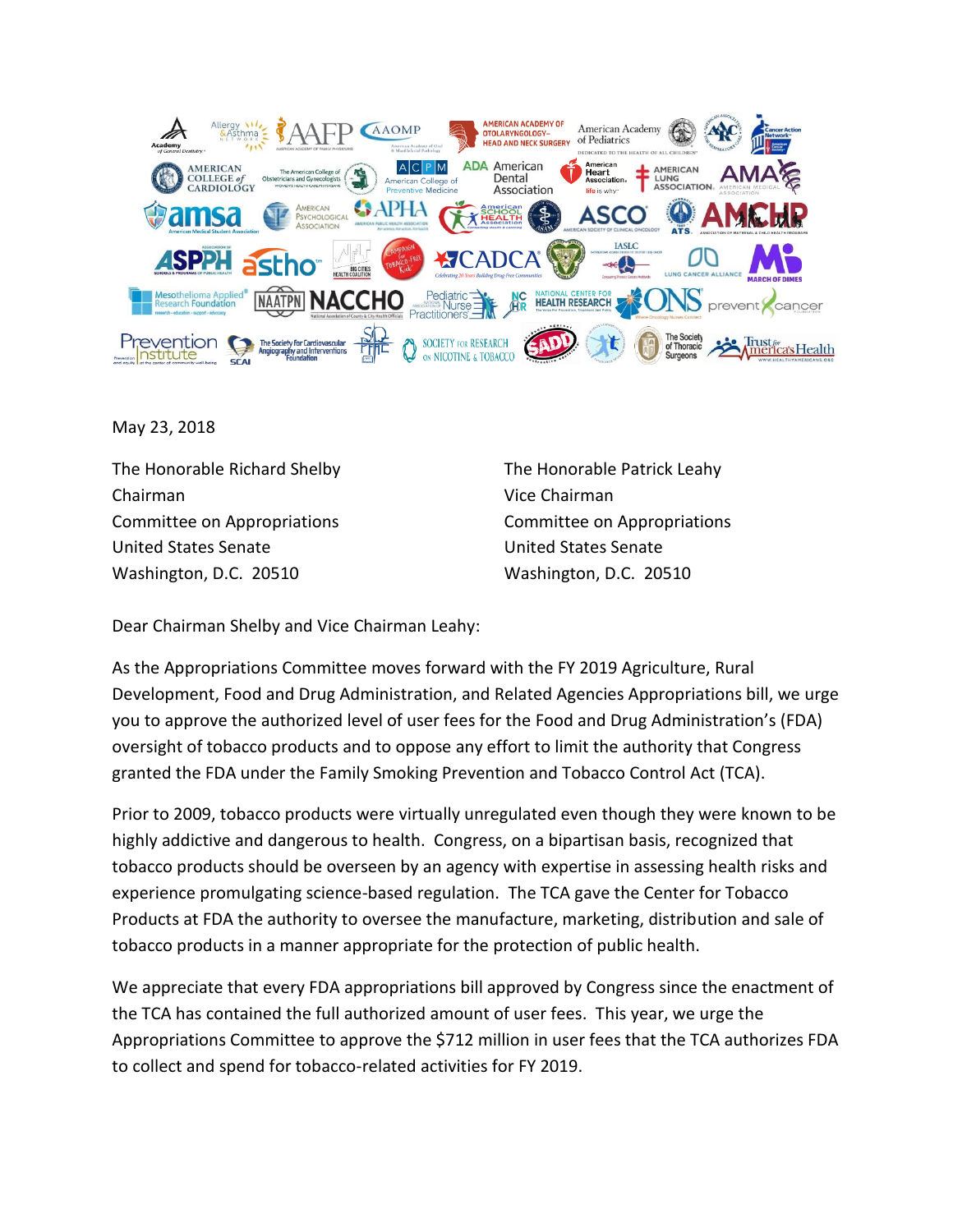We also appreciate that the Committee did not include any restrictions on FDA's authority under the TCA in its FY 2018 bill and urge the Committee to not restrict this authority in its FY 2019 bill. Regrettably, the House Agriculture-FDA Appropriations bill approved by the House Appropriations Committee last week would substantially weaken FDA's authority over certain tobacco products. It would completely exclude "large and premium cigars" from FDA oversight. We agree with FDA's conclusion in 2016 that there is no appropriate public health justification for exempting premium cigars from FDA oversight. FDA's scientific review found that all cigars pose serious negative health risks, including about 9,000 premature deaths a year, and that all cigars are potentially addictive. We also are concerned that the rider defines "large and premium cigars" so broadly that it would create a loophole that invites tobacco companies to modify their products to qualify for this exemption, including cheap, machine-made, flavored cigars that appeal to youth.

The House bill also would exempt all other cigars and pipe tobacco that were on the market prior to April 25, 2014 from a scientific review of their health risks and whether they appeal to kids. By eliminating the obligation of manufacturers to submit these products for review by FDA, the provision would make it much harder for FDA to address concerns about tobacco companies' use of kid-friendly flavors.

In addition, the House bill would make it easier for manufacturers to bring new tobacco products to market in the future. By changing which products can serve as "predicate products," it would enable more e-cigarettes, cigars, and other tobacco products to be eligible for a less rigorous "substantial equivalence" review by FDA instead of a full review of these products' effect on public health.

We urge the Committee to continue to exclude any restrictions on FDA's authority over tobacco products from this appropriations bill.

Tobacco use remains the leading preventable cause of death in the United States and is responsible for more than \$170 billion in health care costs every year. More than 16 million Americans currently suffer from smoking-caused illness and more than 480,000 die each year from cigarette smoking and exposure to secondhand smoke. With the support of your Committee, the FDA will be able to continue its work to reduce tobacco use and the health and economic toll it takes on our nation.

Sincerely,